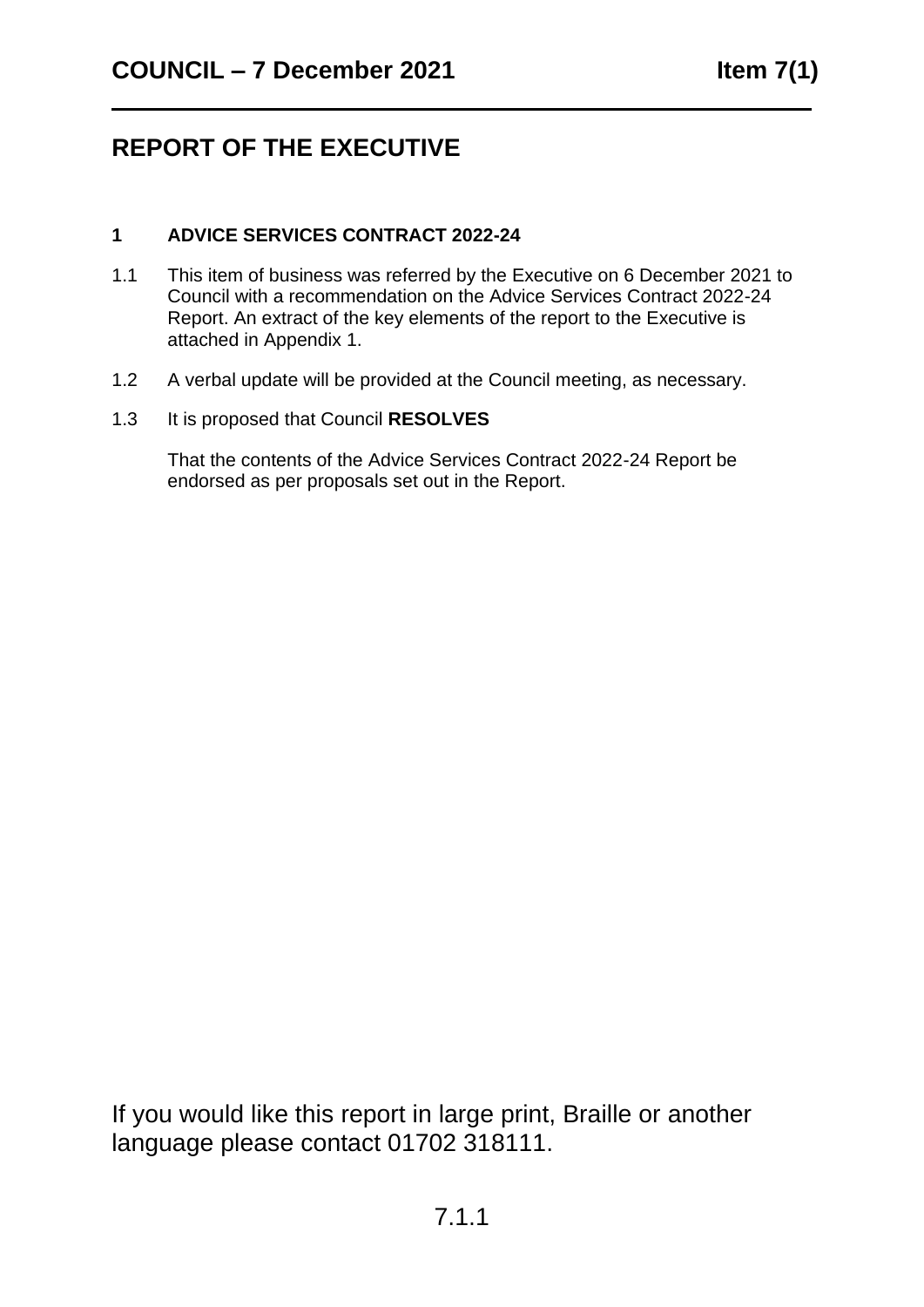### **ADVICE SERVICES CONTRACT 2022-24**

#### **1 DECISION BEING RECOMMENDED**

- 1.1 To agree that the Advice Services Contract should be retendered for a further 2-year period, with the option for the Council to extend the contract for a further one year. It is proposed that the value of the contract would continue to be £70,000 per year.
- 1.2 To recommend that this report is presented to Full Council on 7 December 2021 to endorse the proposals set out in the sections below.

#### **2 REASON/S FOR RECOMMENDATION**

- 2.1 The Advice Services Contract is part of the Council's current provision to ensure that the general advice needs of residents are met. Demand for free to end user advice, remains high in Rochford District, particularly in relation to debt, housing, money advice, employment and relationship and family issues.
- 2.2 Funding a general advice service, provides support that can help residents prevent an escalation of health, care and housing needs, which in turn reduces the likelihood of them requiring more intensive and costly support in a crisis. Advice Services provide crucial triage support to both the councils housing and benefits services. Retendering provides certainty for the Council that it can meet residents' ongoing need.

#### **3 SALIENT INFORMATION**

- 3.1 The current service provider is Citizens Advice South Essex, CASE (formerly Citizens Advice Rochford and Rayleigh), who were awarded the Advice Services Contract for 2019-22. The service currently operates from bases in Rochford and Rayleigh. Quarterly monitoring meetings are held between the Council and CASE to discuss how clients access the service and the issues that they seek advice on. Focus is placed on specific outcomes. The Q2 2021/22 CASE monitoring report is attached as Appendix 1 to this report.
- 3.2 As reported by the CASE service, in the last 6 months April –September 2021, 1567, new clients have been seen presenting with 2,623 issues. To date, the top five issues that clients have sought advice on are:
	- Housing
	- Welfare advice
	- Debt
	- Relationships and Family
	- **Employment**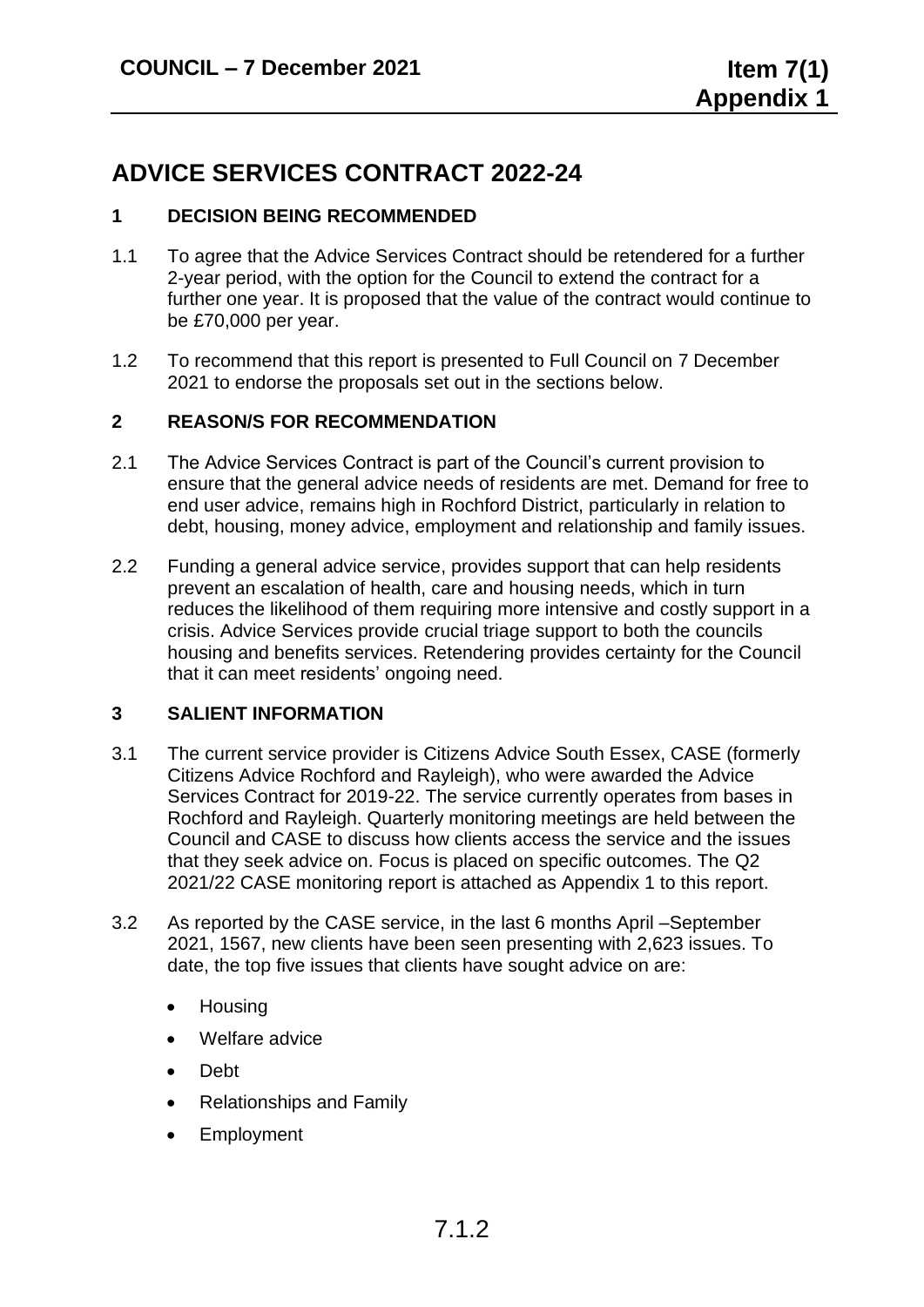- 3.4 The Advice Services Contract assists the Council to carry out its early intervention and prevention duties, particularly in relation to housing and continues to have an important role to perform in relation to budget planning with regards to universal credit and employment changes.
- 3.5 Previous analysis, undertaken by CASE, highlighted that any reduction in the value of the Advice Services contract would have the following impact:
	- 10% reduction in the price paid by the Council for the Advice Services Contract (assuming that no other material change to the terms of that contract) would result in CASE reducing the numbers of clients that it would be able to properly service – potentially 350-400 fewer clients a week
	- 15% reduction would mean 650 fewer clients and
	- 20% reduction would mean 700 fewer clients (which amounts to around 2,000 issues).
- 3.6 Any reduction in service i.e., the number of clients seen, would put significant pressure on all council and partner services to meet residents support needs, in particular housing and benefits services, where it would not be manageable.
- 3.7 The Q2 2021/22 monitoring report as detailed in Appendix 1, shows an ongoing demand for support from advice services, with the impact of the last 18 months now only just being realised, the likelihood of further demands over the coming months and years is high. Considering future demands, it is highly likely that the anticipated value of the new contract will not change.
- 3.8 It is proposed that the new tender specification will use the information gained from the current contract monitoring process to ensure it remains relevant and robust and meets the current service needs of the district.
- 3.9 Under Best Value Statutory Guidance, a local authority intending to reduce or end funding (where 'funding' means both grant funding and any fixed term contract) or any other support, to a voluntary and community organisation or small business, at least three months' notice should be given to both the organisation involved and the public/service users. Consequently, the timetable being followed is outlined below:
	- December 2021: Members approve tender process
	- January 2022: Publish tender
	- January/February 2022: Return of tenders
	- March 2022: Evaluation of tenders and select preferred supplier
	- April 2022: Members approve contract award.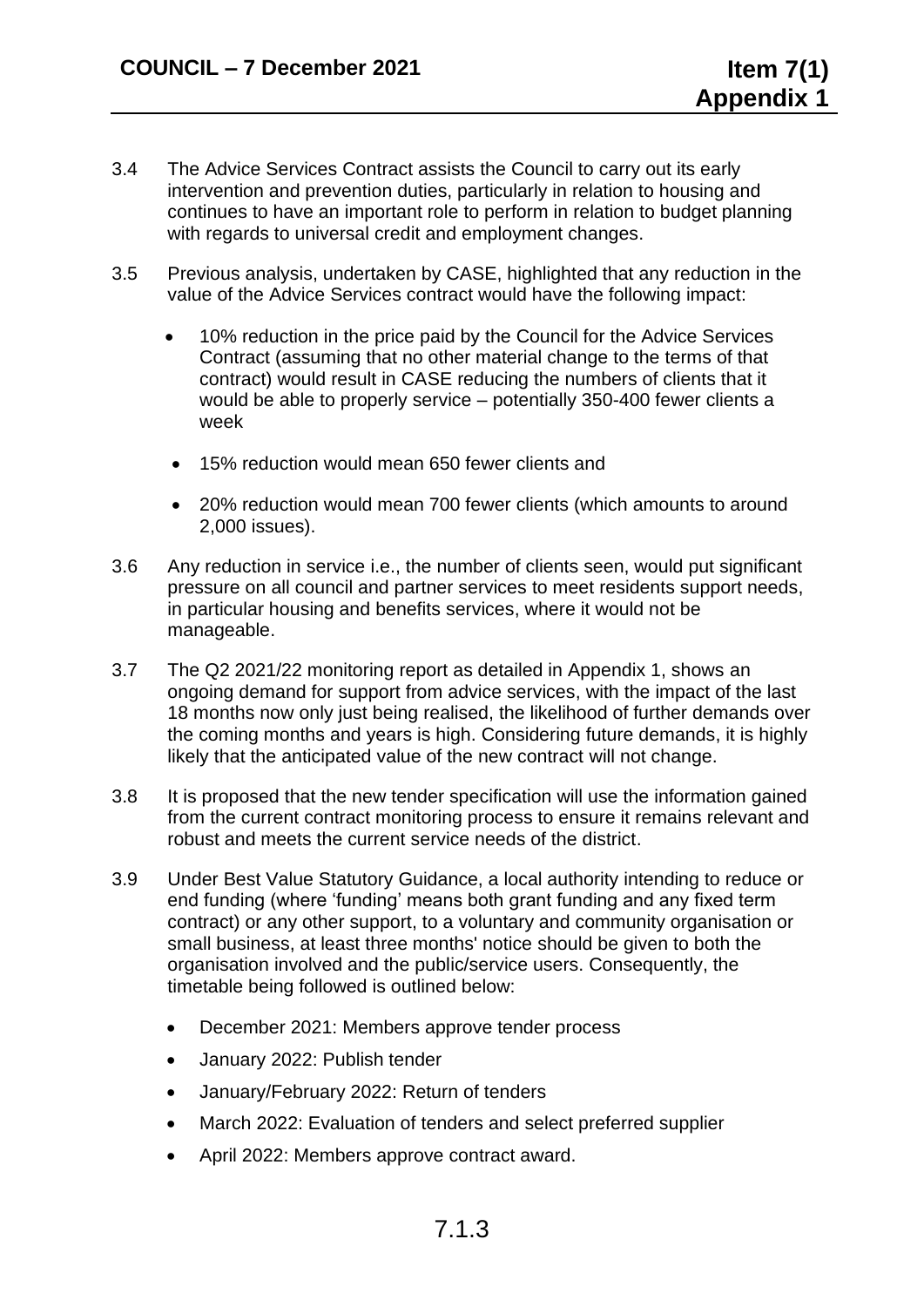#### **4 ALTERNATIVE OPTIONS CONSIDERED**

4.1 The only option considered was the 'do nothing' option and to allow the current contract to lapse without retendering and, therefore, to effectively discontinue the services. This option has not been fully considered because of the benefits which it brings to the Council, as set out above.

#### **5 RISK IMPLICATIONS**

5.1 CASE has delivered a good level of service to residents over the period of the current contract and is a key partner and referral pathway for supporting the Council's most vulnerable residents. A reduction in the current advice services provision would impact adversely on the wellbeing of residents and would significantly increase the workload of Council staff in areas such as benefits and housing, impacting on prevention outcomes and associated savings. It is a service that many residents use and have come to rely on over a number of years for support and independent advice.

#### **6 RESOURCE IMPLICATIONS**

- 6.1 The value of the contract, subject to Members' views on the service level required, is anticipated to remain at £70,000 per year for two years with the option of extending for an additional year, which would require the current budget to remain unchanged. Funding for subsequent years would be reviewed annually based on delivery of the previous year's outcomes.
- 6.2 It is anticipated that the Council owned accommodation used by the current service provider at Back Lane, Rochford would continue to be made available at a peppercorn rent. Council owned assets are currently under review and the provider would be expected to discuss and consider future accommodation options through the period of the contract.

#### **7 LEGAL IMPLICATIONS**

7.1 The Contract will be subject to a procurement process and awarded to the successful bidder. The successful bidder will be granted the use of the Council premises on a licence for the initial 2 years and extendable by 1 year to ensure it mirrors the contract awarded. A termination clause will be inserted into the licence if either party wishes to terminate earlier than the full term or if there are any breaches in the obligations.

#### **8 EQUALITY AND DIVERSITY IMPLICATIONS**

- 8.1 The Public Sector Equality Duty applies to the Council when it makes decisions. The duty requires us to have regard to the need to:
	- To eliminate unlawful discrimination, harassment and victimisation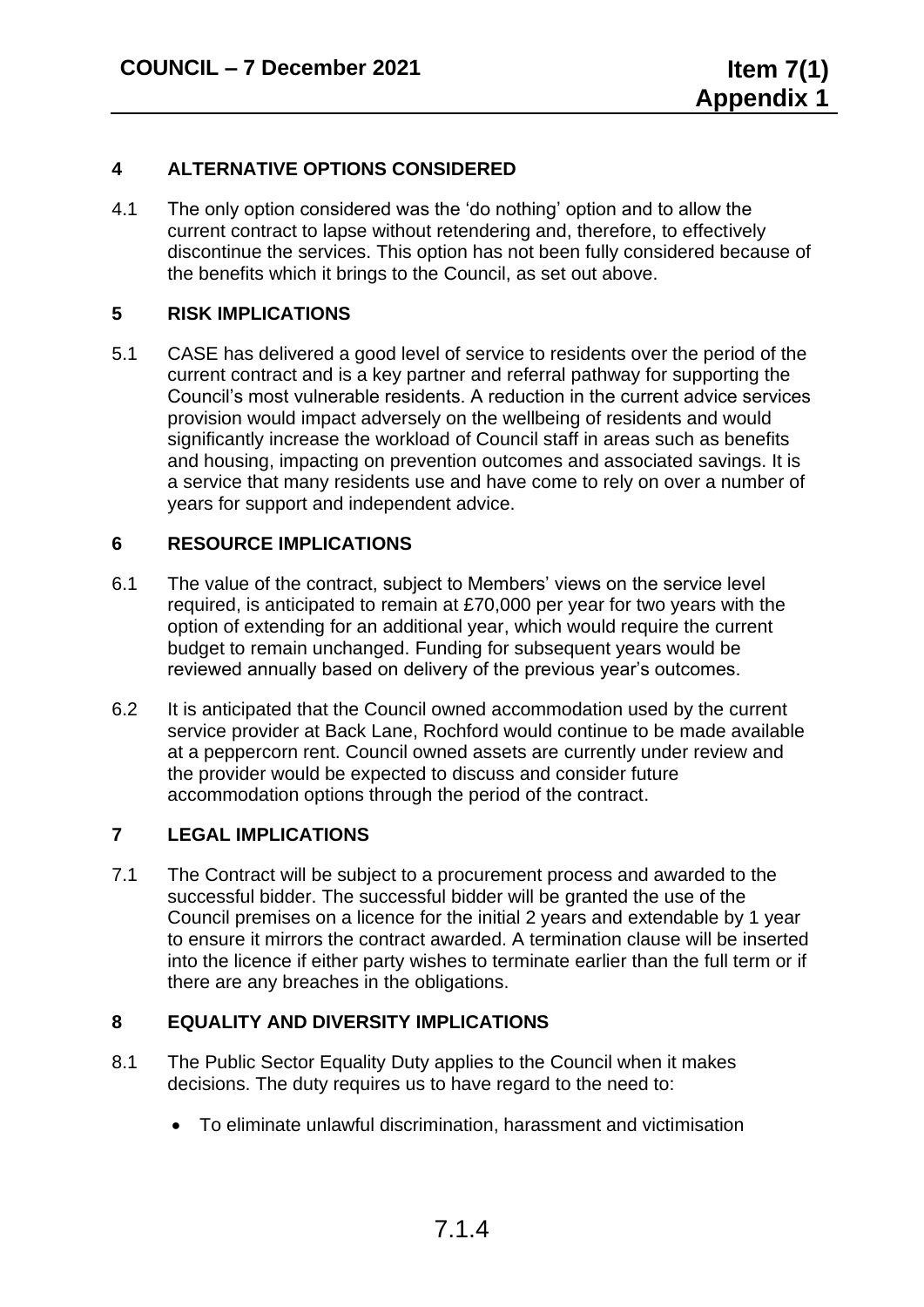- To advance equality of opportunity between people who share a protected characteristic and those who do not
- To foster good relations between those who share a protected characteristic and those who do not.
- 8.2 The protected characteristics are age, disability, gender, race, sexual orientation, religion, gender reassignment, marriage/civil partnerships, pregnancy/maternity.
- 8.3 The Equality Impact Assessment (EIA) indicates that the proposals in this report will not have a disproportionately adverse impact on any people with a particular characteristic.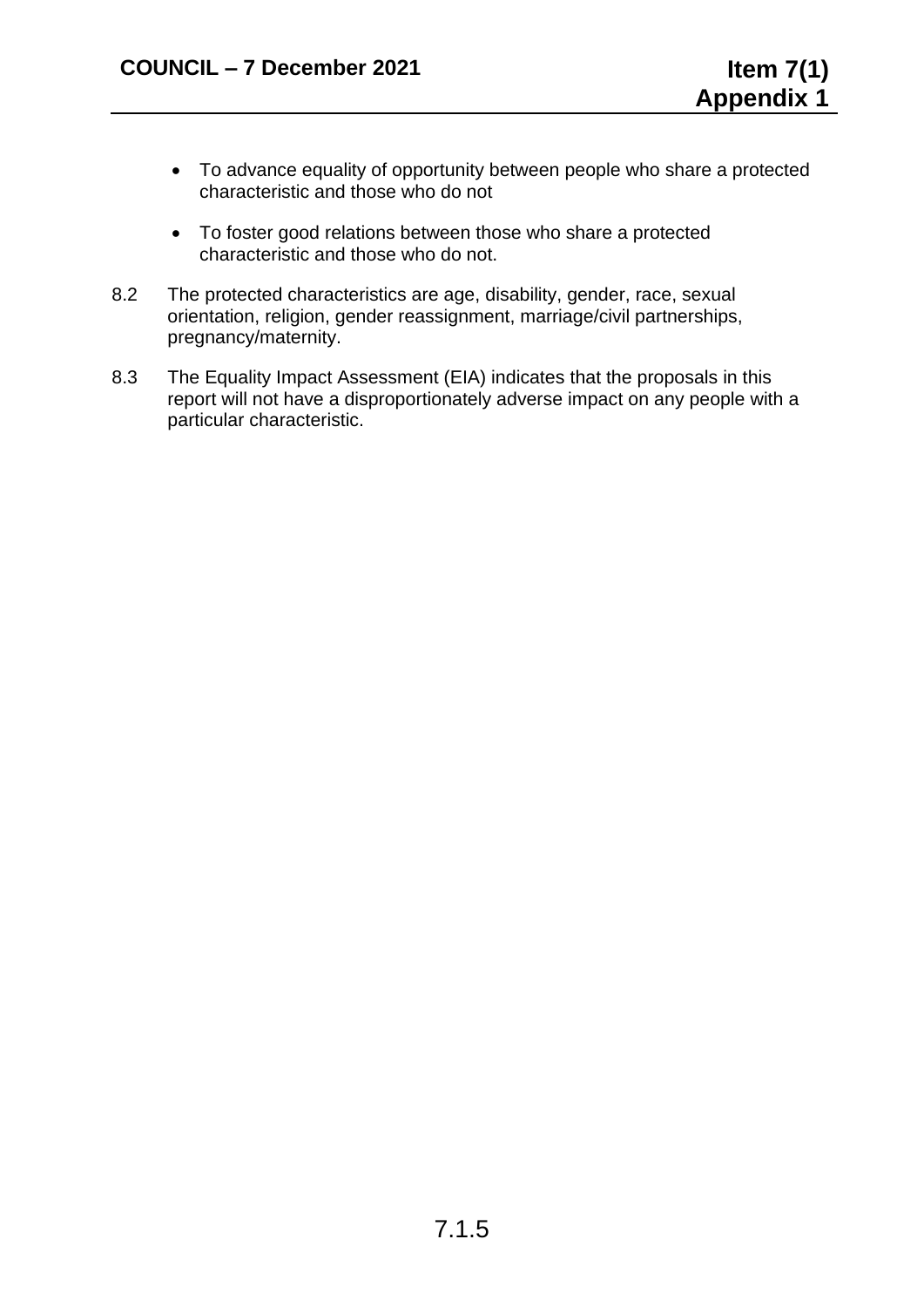

# **Advice Services Monitoring Report 2021/22**

## **Citizens Advice South Essex (CASE)**

|                                                                                                                                          | 2020/21<br>baseline<br>(equivalent<br>1/4 previous<br>year) | Apr-Jun | <b>Jul-Sep</b> | <b>Oct-Dec</b> | Jan-Mar |
|------------------------------------------------------------------------------------------------------------------------------------------|-------------------------------------------------------------|---------|----------------|----------------|---------|
| <b>Number of Clients</b><br>1 <sub>1</sub>                                                                                               |                                                             |         |                |                |         |
| Number of new individual clients advised during the monitoring period (quarterly). Individuals must only be counted<br>once in a period. |                                                             |         |                |                |         |
|                                                                                                                                          | 843                                                         | 669     | 898            |                |         |
| <b>CLIENT PROFILE - Ward</b><br>2.                                                                                                       |                                                             |         |                |                |         |
| Please give number of clients for each, if known.                                                                                        |                                                             |         |                |                |         |
| Downhall and Rawreth                                                                                                                     | 25                                                          | 23      | 16             |                |         |
| Foulness and The Wakerings                                                                                                               | 25                                                          | 46      | 25             |                |         |
| <b>Hawkwell East</b>                                                                                                                     | 28                                                          | 23      | 19             |                |         |
| <b>Hawkwell West</b>                                                                                                                     | 27                                                          | 29      | 18             |                |         |
| Hockley                                                                                                                                  | 26                                                          | 26      | 21             |                |         |
| Hockley and Ashingdon                                                                                                                    | 31                                                          | 23      | 25             |                |         |
| Hullbridge                                                                                                                               | 29                                                          | 24      | 26             |                |         |
| Lodge                                                                                                                                    | 18                                                          | 24      | 10             |                |         |
| Roche North and Rural                                                                                                                    | 47                                                          | 35      | 35             |                |         |
| Roche South                                                                                                                              | 49                                                          | 40      | 33             |                |         |
| Sweyne Park and Grange                                                                                                                   | 30                                                          | 26      | 27             |                |         |
| <b>Trinity</b>                                                                                                                           | 20                                                          | 20      | 27             |                |         |
| Wheatley                                                                                                                                 | 27                                                          | 27      | 34             |                |         |
| Not recorded/not applicable                                                                                                              |                                                             |         |                |                |         |
|                                                                                                                                          |                                                             |         |                |                |         |

| 3. Channels (some access us more than once in the quarter) |     |     |     |  |  |  |  |
|------------------------------------------------------------|-----|-----|-----|--|--|--|--|
| Phone                                                      | 443 | 652 | 432 |  |  |  |  |
| Face to face                                               | 0   | 41  | 56  |  |  |  |  |
| Email                                                      | 395 | 258 | 151 |  |  |  |  |
| Webchat                                                    | 97  | 10  | 59  |  |  |  |  |
| Letter                                                     | 9   | 10  | ∍   |  |  |  |  |
| Outreach                                                   | 0   |     |     |  |  |  |  |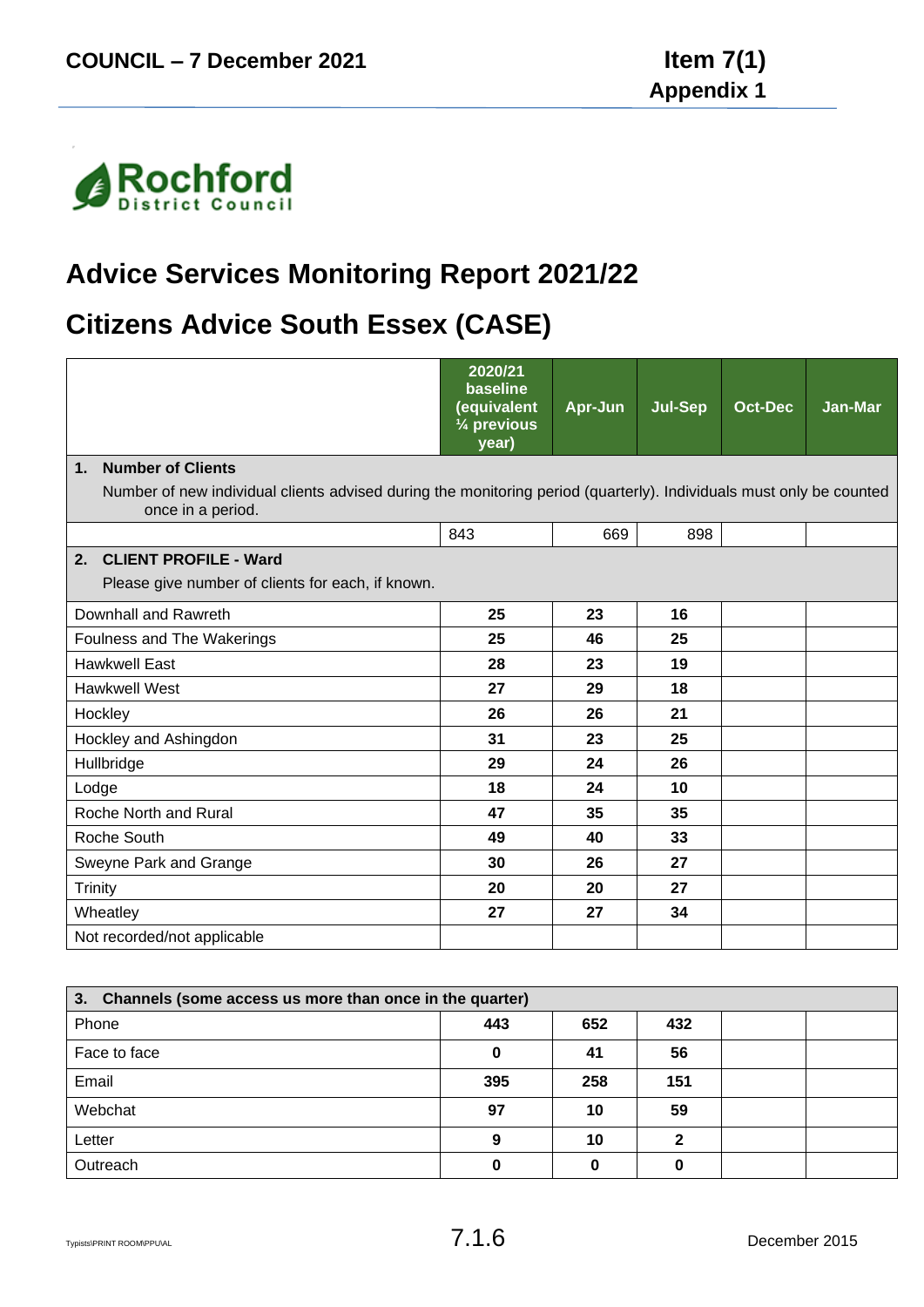| Number of hours provided by paid staff - av per<br>week | 104                                                    | 104 | 120                                                    |  |
|---------------------------------------------------------|--------------------------------------------------------|-----|--------------------------------------------------------|--|
| Number of hours provided by volunteers - av<br>per week | 100<br>48% of<br>volunteers<br>are currently<br>active | 100 | 110<br>61% of<br>voluntee<br>rs<br>currently<br>active |  |

**\*\* a number of measures are in place re Covid-19 eg hold on evictions for 3 months, furlough payments, creditors hold on debt recovery action. Advice and information is given to manage the situation at the time. issues will become more complex once the measures are lifted.**

#### **4. Issues/Work Categories**

We acknowledge that some clients may be counted in more than one issue or work category.

Presented by Client:

| Category        | <b>Benefits and Tax Credits</b>                   | 350  | 177             | 329                           |  |
|-----------------|---------------------------------------------------|------|-----------------|-------------------------------|--|
|                 | <b>Benefits Universal Credit</b>                  | 229  | 140             | 153                           |  |
|                 | <b>Consumer Goods and Services</b>                | 93   | 34              | 79                            |  |
|                 | Debt                                              | 86   | 96              | 143                           |  |
|                 | <b>Discrimination</b>                             | 51   | 10              | $3*$ GVA<br>and hate<br>crime |  |
|                 | Education                                         | 5    | 69              | 4                             |  |
|                 | Employment                                        | 315  | 27              | 105                           |  |
|                 | <b>Financial Services and Capability</b>          | 74   | $\mathbf{3}$    | 109                           |  |
|                 | Health and Community Care                         | 45   | 24              | 30                            |  |
|                 | Housing                                           | 343  | 194             | 204                           |  |
|                 | Immigration and Asylum                            | 42   | 20              | 12                            |  |
|                 | Legal                                             | 115  | 76              | 104                           |  |
|                 | Other                                             | 56   | 44              | 48                            |  |
|                 | Relationships and Family                          | 184  | 92              | 161                           |  |
|                 | Tax                                               | 15   | 10              | 11                            |  |
|                 | <b>Travel and Transport</b>                       | 28   | 16              | 16                            |  |
|                 | Utilities and Communication                       | 64   | 36              | 44                            |  |
|                 | <b>TOTAL</b>                                      | 2095 | 1068            | 1555                          |  |
| 5.              | Further analysis of above categories              |      |                 |                               |  |
| <b>Benefits</b> | <b>Council Tax Reduction</b>                      | 22   | 9               | 24                            |  |
|                 | <b>Housing Benefit</b>                            | 20   | 8               | 34                            |  |
|                 | Help with completing initial UC<br>applications   | 153  | 39              | 68                            |  |
|                 | <b>Housing Element</b>                            | 16   | 12              | 30                            |  |
| <b>Housing</b>  | Total number of clients seeking<br>housing advice | 152  | 97              | 113                           |  |
|                 | <b>Actual homelessness</b>                        | 10   | $5\phantom{.0}$ | 11                            |  |
|                 | Threatened homelessness                           | 8    | 13              | 15                            |  |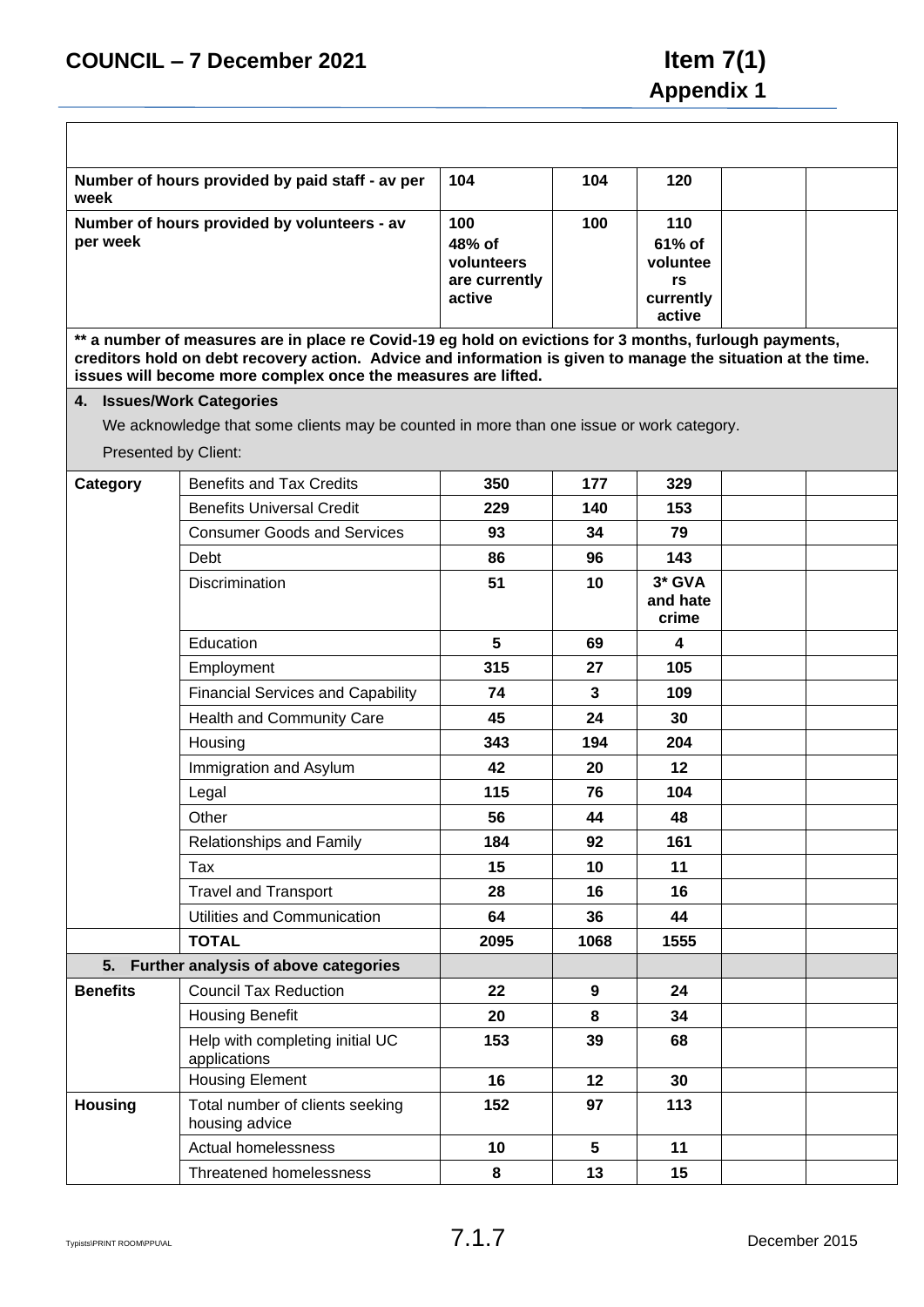## **COUNCIL – 7 December 2021 Item 7(1)**

# **Appendix 1**

|                                                                                              | Landlord enquiries                                                                                                                    | 10           | $\mathbf{2}$ | $\mathbf 2$             |  |  |  |  |
|----------------------------------------------------------------------------------------------|---------------------------------------------------------------------------------------------------------------------------------------|--------------|--------------|-------------------------|--|--|--|--|
| <b>Outcome</b><br>6.                                                                         |                                                                                                                                       |              |              |                         |  |  |  |  |
| <b>Reduction in</b><br>levels of<br><b>Debt</b>                                              | Number of signposting pathways to<br>self-help debt information                                                                       | 21           | 78           | 62                      |  |  |  |  |
|                                                                                              | Number of clients advised on debt<br>issues                                                                                           | 42           | 59           | 74                      |  |  |  |  |
| Improved<br>money<br>management<br>skills                                                    | Number of clients advised on<br>improving their money<br>management (financial capability)                                            | 37           | $\mathbf{3}$ | 88                      |  |  |  |  |
| <b>Increased</b><br>income from<br>employment                                                | Number of back to work benefit<br>checks (advised on JSA, UC,<br>WTC)                                                                 | 35           | 35           | 36                      |  |  |  |  |
|                                                                                              | Number of volunteering<br>opportunities (at Citizens Advice)<br>that led to paid work ie volunteers<br>who left to take up paid work) | $\mathbf{2}$ | 1            | 1                       |  |  |  |  |
|                                                                                              | Number of unemployed seeking<br>paid employment (that we are<br>aware of)                                                             | 37           | 55           | 53                      |  |  |  |  |
|                                                                                              | Furlough enquiries                                                                                                                    | 27           | 3            | 1                       |  |  |  |  |
|                                                                                              | Number of clients advised on<br>applying for jobs                                                                                     | $\mathbf{2}$ | 1            | 3                       |  |  |  |  |
| <b>Tackle fuel</b><br>poverty<br>(possible<br><b>Energy Best</b><br><b>Deals</b><br>project) | Number of clients advised on fuel<br>poverty issues                                                                                   | 12           | 11           | 10                      |  |  |  |  |
|                                                                                              | Number of clients provided with<br>information on how to get a<br>better tariff                                                       | 3            | 0            | $\mathbf{2}$            |  |  |  |  |
| <b>Increased</b><br>awareness<br>of support<br>for residents<br>on low<br>income             | Number of clients supported in<br>making and managing benefit<br>claims                                                               | 57           | 28           | 60                      |  |  |  |  |
|                                                                                              | Number of benefit checks<br>completed                                                                                                 | 38           | 13           | 36                      |  |  |  |  |
| <b>Increased</b><br>support for                                                              | Number of issues relating to<br>relationship/family disputes                                                                          | 184          | 75           | 77                      |  |  |  |  |
| relationship<br>issues                                                                       | Number of issues relating to<br>neighbour disputes                                                                                    | 29           | 11           | $\overline{\mathbf{4}}$ |  |  |  |  |